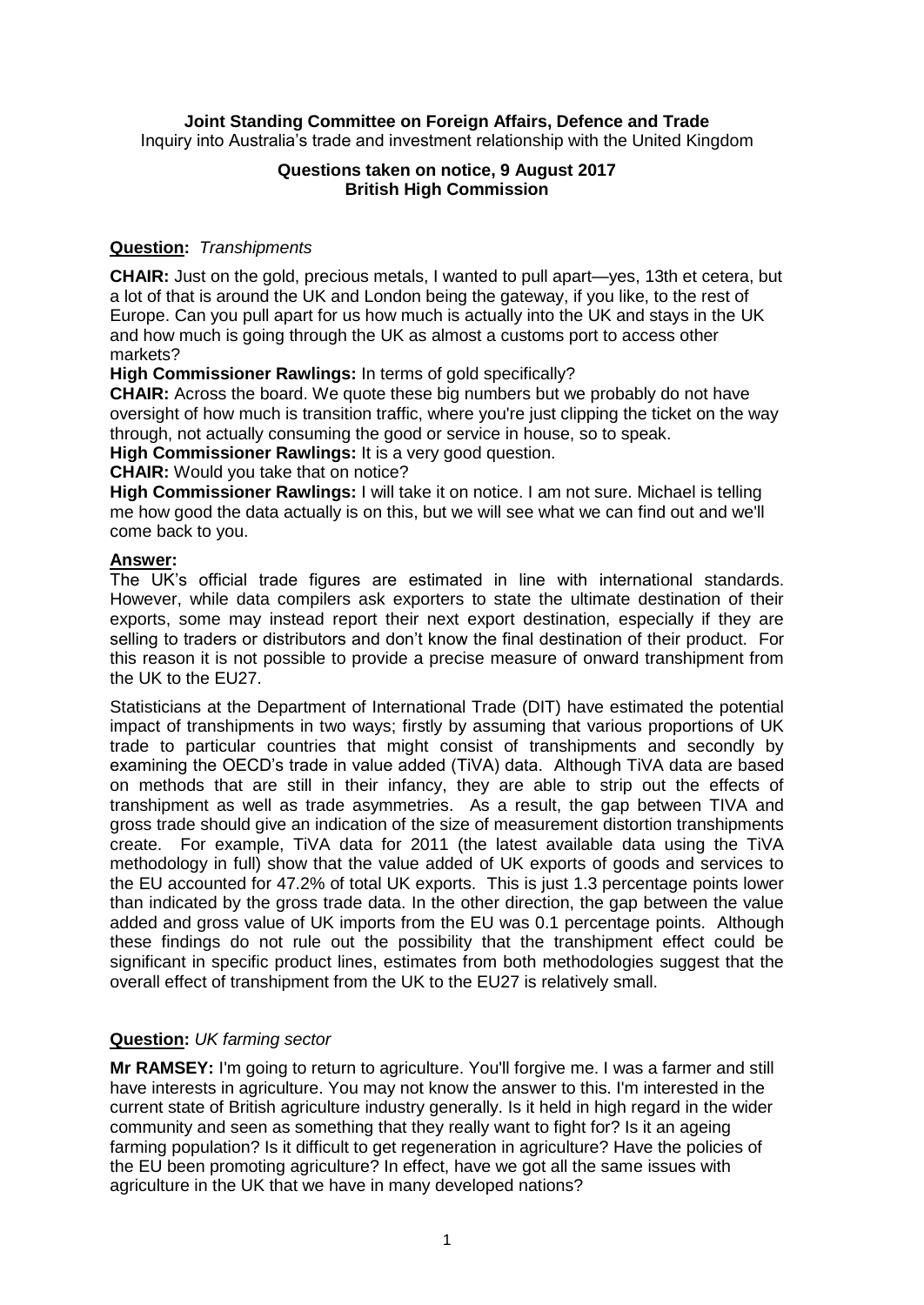**High Commissioner Rawlings:** I'm not an expert in the British farming industry. If there's more information you require from us, we can certainly go away and try to get that—for example, the proportion of the British economy that is connected to the farming sector. On a sort of personal take, my family are from Wales and certainly that part of the world has enormous respect for farmers. Their role in the rural economy and in the economy of the whole nation is absolutely critical. I think we have a reputation within the EU for high animal welfare standards—that's a big focus for us—strong environmental protections and the dedication of farmers and growers to meet demanding consumer expectations. So I think it's a sort of respected and supported sector within the UK. **Mr RAMSEY:** Is it seen as a sector that attracts young people into the industry?

**High Commissioner Rawlings:** Again, we'd have to look at the data to answer that question in terms of the number of younger people versus older people.

**Mr RAMSEY:** The reason I ask the question, as the UK looks to maybe unwind some of that protection around agriculture, is that I've not really seen a clear example around the world where that type of protection has actually protected the industry in the long term. It tends to end up in others' pockets, from what I can see. I look at what's happened in the US, and a lot of industries benefit around that, but I do not necessarily think it's the farmers, because the number of farmers has dropped, just like ours have, where we don't have those types of protections in place. My understanding is they have an ageing farming population, just as we do here in Australia. So I am wondering whether what the British farmers might fight for is worth fighting for, or whether they are better off just fronting up to the challenges of the world.

**Mr LITTLEPROUD:** Just to add to that, can you give us some context around the farm lobby's political influence in the UK. We talk about the trade agreements that we would like to put in place. One of the biggest impediments to agriculture in Australia are some of the EU protocols. If you have an agreement with them and bring some of that across, then those EU protocols will probably continue to be extended if we were to have a bilateral agreement with you, which would be a significant impediment to Australian agriculture. We've heard evidence from a lot of processors that they achieve next to zero and they're quite costly to undertake. So their political influence will obviously have some significance with respect to the shape of a trade agreement, particularly for agriculture. **High Commissioner Rawlings:** These are all very good questions, and I don't necessarily have the relevant expertise, to be honest, so we might need to take that on notice and come back to you with a bit more on the farming industry in the UK.

#### **Answer:**

British food enjoys a reputation for quality which has been built on high animal welfare standards, strong environmental protections and the dedication of farmers and growers to meeting ever more demanding consumer expectations. We want to support farmers to grow more, sell more, and export more. Continued support is critically important, and so is reform. We need to take the opportunity that being outside the Common Agricultural Policy will give us to use public money to reward environmentally-responsible land use. We want to ensure that we have a system of agricultural support that respects the work of farmers and puts environmental protection and enhancement first. The Government has pledged to work with farmers, food producers and environmental experts to devise a new agri-environment system, to be introduced in the following parliament.

The UK has an active range of organisations representing agricultural, environmental and rural interests. The development of future agricultural policy has already attracted views from over 100 interested parties and we anticipate significant interest when we go out to consultation.

Data on the age of UK farmers is detailed in the table overleaf, taken from Table 2.6 on page 18 of the publication, [Agriculture in the United Kingdom 2016.](https://www.gov.uk/government/uploads/system/uploads/attachment_data/file/629226/AUK-2016-17jul17.pdf)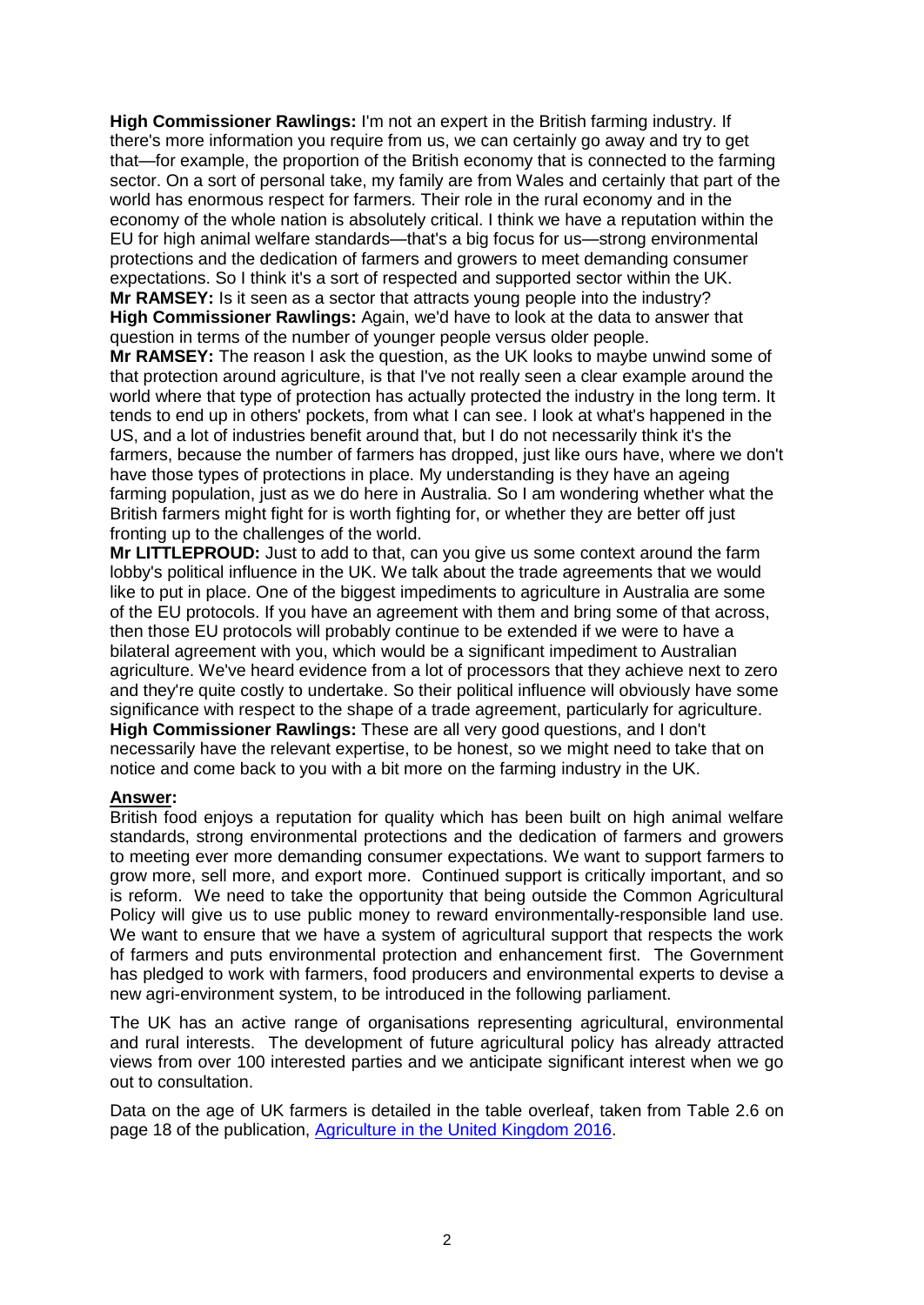| Table 2.6 Proportion of holders in each age group (a)(b) |  |  |
|----------------------------------------------------------|--|--|
|----------------------------------------------------------|--|--|

|                    |      |      |      |         | % of holders |
|--------------------|------|------|------|---------|--------------|
|                    | 2003 | 2005 | 2007 | 2010(c) | 2013(c)      |
|                    |      |      |      |         |              |
| Holders' age       |      |      |      |         |              |
| Under 35 years     | 3    | 3    | 3    | 3       |              |
| $35 - 44$ years    | 15   | 14   | 12   | 11      | 10           |
| $45 - 54$ years    | 24   | 23   | 23   | 25      | 25           |
| $55 - 64$ years    | 29   | 29   | 29   | 29      | 28           |
| 65 years and over  | 29   | 31   | 33   | 32      | 34           |
| Median age (years) | 58   | 58   | 59   | 59      | 59           |

% of holders

(a) The holder is defined as the person in whose name the holding is operated. The data in this table relate to all holders whether or not the holder is also the manager of the holding.

(b) Holdings run by an organisation (such as limited companies or institutions) do not have a holder and are therefore excluded from these figures.

(c) Figures from 2010 onwards relate to commercial holdings only for all of the UK. More information on commercial holdings can be found in the introduction section

# **Question:** *Domestic support in agriculture*

**Mr LITTLEPROUD:** We got evidence yesterday or the day before from an English academic around the subsidisation of agriculture in the UK, and I think the number that was quoted was that it was to the extent of 50 per cent. Within that there are three levels, blue, amber and green, if I am not mistaken. You'd probably have to take it on notice, but could we get some context around that subsidisation and the three levels of that subsidisation?

**Mr RAMSEY:** We didn't know what it meant.

**Mr LITTLEPROUD:** We lost the link and we didn't know, so we'll be very keen to get some perspective on that subsidisation. He quoted a figure of 50 per cent, but within that there were three levels, and I'm sure he quoted blue, amber and green. **CHAIR:** Green-box payments.

**Mr RAMSEY:** Green box. That was it.

**High Commissioner Rawlings:** We can certainly look at that. We'd want to check the 50 per cent figure as well because, in terms of the EU as a whole, the EU values are 0.68 per cent of GDP going into support for agriculture, and 21 per cent is the figure we have for direct producer support.

**CHAIR:** Maybe as a way of short-cutting this—we beamed in two or three academics from Britain yesterday and over the recent hearings—you could review their evidence in *Hansard*, and, if there's anything you'd like to clarify before we report, we'd appreciate your oversight on that.

**High Commissioner Rawlings:** Yes, we will do that happily.

# **Answer:**

Table 10.3 on page 73 of [Agriculture in the United Kingdom 2016](https://www.gov.uk/government/statistics/agriculture-in-the-united-kingdom-2016) details the expenditure on direct payments in the UK in 2016. Of the total spend of £3,148 million, £3,106 is decoupled from support and therefore classified as WTO green box.

An explanation of which domestic support measures fall into which box under the WTO Agriculture Agreement is provided in a fact sheet prepared by the World Trade [Organization.](https://www.wto.org/english/tratop_e/agric_e/agboxes_e.htm)

# **Question:** *UK State Pension*

**CHAIR:** I had a question around British expats and the issues around British pensions. We've had submissions to this inquiry from those living here about their long-running concerns about the diminishing value of their hard-earned pensions due to a lack of indexation, unlike UK pensioners living elsewhere.

**Mr PERRETT:** In fact, they said, 'Don't talk to them until they sort this out,' as I recall! **Mr RAMSEY:** That was the thrust of their advice.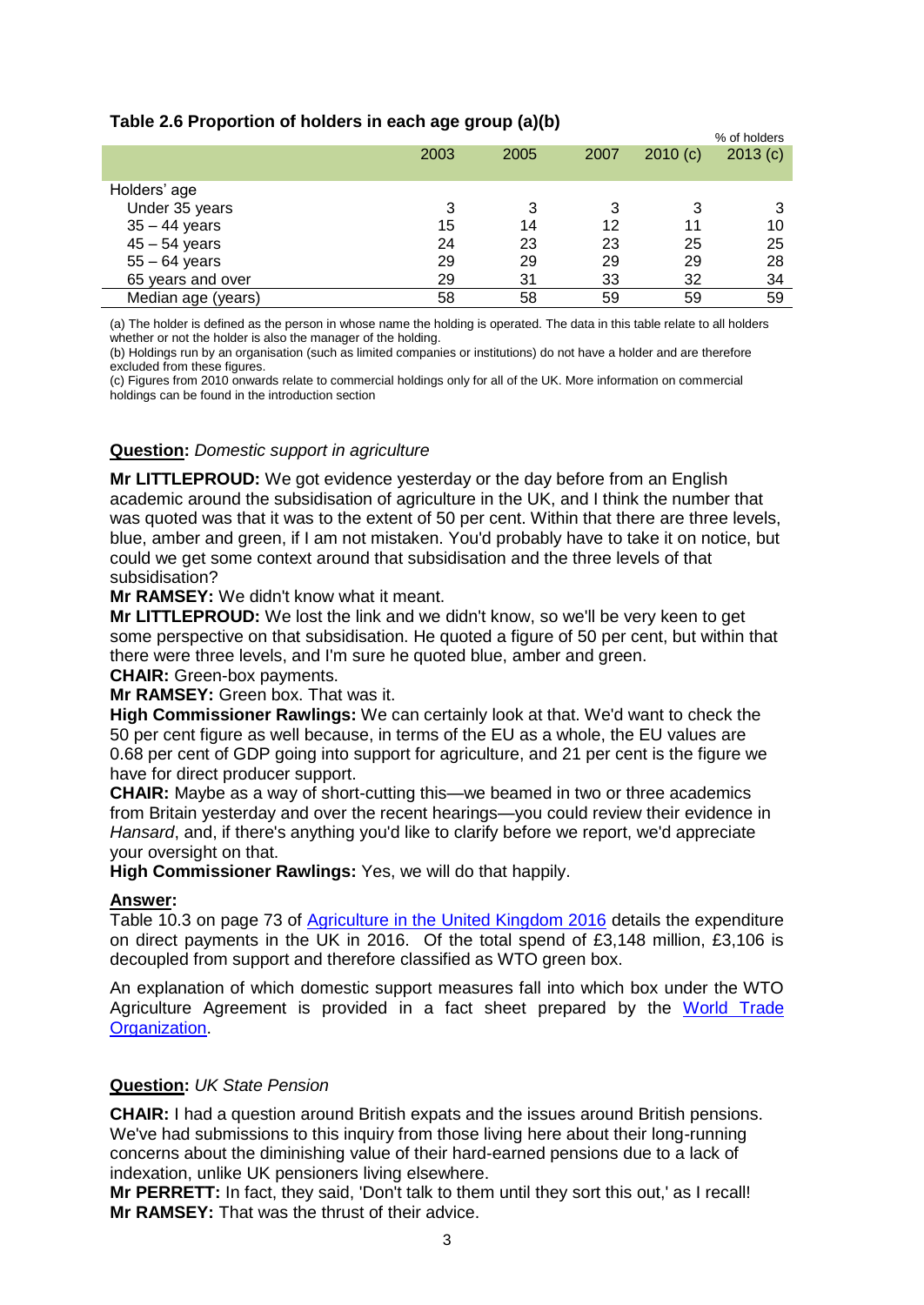**Mr LITTLEPROUD:** They were very militant in their advice to us!

**High Commissioner Rawlings:** I'm sure! To reassure you, this issue is raised regularly with us by the Australian government, most recently at the AUKMIN meeting in Sydney two years ago—sorry, two weeks ago.

**CHAIR:** I was going to say I hope it's a lot more regularly than that!

**High Commissioner Rawlings:** Absolutely. But our answer is consistently that we are not proposing to change the current system. In fact, outside of the EU, it's only a small number of countries with whom we have an arrangement whereby pensions can be uprated, and we're not proposing to change that. This is a long running issue, which Australia continues to raise, but we have consistently said it's not something we are proposing to change for the time being.

**CHAIR:** Could you name the small number of other countries?

**High Commissioner Rawlings:** I could have named them two weeks ago when I was sitting in the meeting.

**CHAIR:** Are they Commonwealth countries?

**High Commissioner Rawlings:** They are a slightly odd mixture of countries which reflect different social security agreements negotiated many years ago. The one I think that people latch onto, understandably, is the United States, and that is definitely the biggest and most significant. I think that's the one, to be honest, that rankles with British pensioners living here. But we can get you a full list if that's helpful.

**CHAIR:** Thank you. We would appreciate your examining that *Hansard* so we can get your perspective on that.

### **Answer:**

Below is a list of countries where the UK pays an annual increase in the State Pension, based on [guidance](https://www.gov.uk/government/publications/state-pensions-annual-increases-if-you-live-abroad/countries-where-we-pay-an-annual-increase-in-the-state-pension) published by the Department for Work & Pensions on 9 June 2014.

### **1. EEA countries, Gibraltar and Switzerland**

Citizens of EEA countries, Gibraltar or Switzerland entitled to a social security benefit or pension will keep their entitlement if they move between those countries.

This means that if UK State Pension recipients live in the EEA, Gibraltar or Switzerland, they will usually get an increase in your pension every year.

The EEA countries are:

- Austria
- Belgium
- Bulgaria
- Croatia
- Cyprus
- Czech Republic
- Denmark
- Estonia
- Finland
- France
- Germany
- Greece
- Hungary
- Iceland
- Ireland
- Italy
- Latvia
- **Liechtenstein**
- Lithuania
- Luxembourg
- Malta
- **Netherlands**
- Norway
- Poland
- Portugal
- Romania
- Slovakia
- Slovenia
- Spain
- Sweden